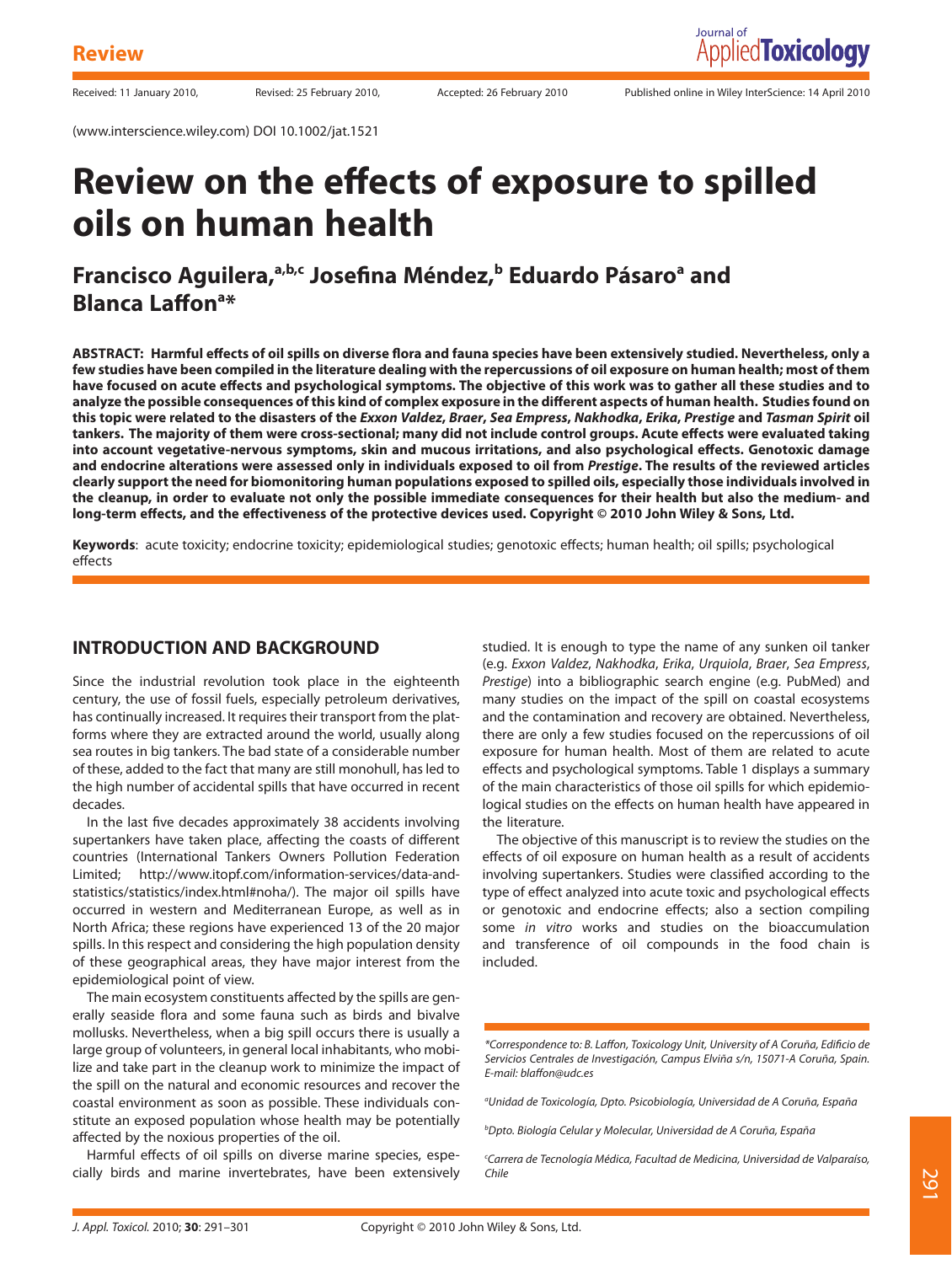**Table 1.** Oil spills for which epidemiological studies on the effects on human health were reported (ordered by spill size)

| Ship name     | Date             | Location                                  | Spill size (t) |
|---------------|------------------|-------------------------------------------|----------------|
| MV Braer      | 5 January 1993   | Southwest Shetland islands, UK            | 85,000         |
| Sea Empress   | 15 February 1996 | Milford Haven, UK                         | 72,000         |
| Prestige      | 19 November 2002 | Galicia, Spain                            | 63,000         |
| Exxon Valdez  | 24 March 1989    | Bligh ref, Prince William, Alaska, USA    | 37,000         |
| Tasman Spirit | 26 July 2003     | Karachi, Pakistan                         | 37,000         |
| Erika         | 12 December 1999 | South Penmarch, Brittany, France          | 20,000         |
| Nakhodka      | 2 January 1997   | Northeast Oki Island, Sea of Japan, Japan | >6.000         |

## **IN VITRO STUDIES AND STUDIES ON THE EFFECTS CAUSED BY TRANSFERENCE TO THE FOOD CHAIN**

Table 2 displays a summary of the studies included in this section. All of them analyzed effects induced by oil spilled from Erika. Amat-Bronnert et al. (2007) performed an in vitro study in two human cell lines, one from hepatoma and another one from bronchial epithelium, treated with an Erika fuel extract. DNA adducts performed by  $32P$ -postlabelling method were only detected in hepatoma cells, indicating biotransformation via cytochrome P450 (CYP) 1A2 and 1B1 since the two cell lines do not possess the same metabolic system (hepatoma cells exhibit a wide spectrum of metabolic enzymes while bronchial cells do not). Moreover, western blot and densitometry quantification showed that exposure to the fuel extract induced some metabolizing enzymes such as CYP 1A2, cyclooxygenase 2 and 5-lipooxygenase; the latter two are involved in carcinogenic processes. In epithelial bronchial cells induction of leucotriene B4, a mediator of inflammation, was revealed by inmmunoassay. These results acquire special importance with regard to human health, since inhalation is one of the most representative ways of absorbing fuel compounds.

Lemiere et al. (2005) carried out a study to determine the potential genotoxic risk for consumers of marine food contaminated with polycyclic aromatic hydrocarbons (PAH) coming from oil spills. Mussels (Mytilus sp.) contaminated with Erika oil were collected and provided daily to rats over periods of 2 and 4 weeks. The DNA damage was measured by the single-cell gel electrophoresis (comet) assay in hepatic, bone marrow and blood cells. While no evidence of genotoxicity was observed in the peripheral blood samples, significant increases in DNA damage were observed in the liver and the bone marrow of rats  $(P < 0.001)$ . The intensity of the DNA damage increased with the PAH contamination level of the mussels. Therefore, this study demonstrated that oil-contaminated food can cause genotoxic damage in consumers. Also, it showed that mussels, often present in the human diet especially in coastal producer regions, carry pollutants in a bioavailable form when contaminated with oil.

A similar study in rats fed with Erika oil-contaminated mussels (Mytilus edulis) was performed by Chaty et al. (2008). Rats were fed for 2 days and CYP 1A1 mRNA expression and ethoxyresorufin-O-deethylase (EROD) catalytic activity were analyzed by RT-PCR and a fluorimetric method, respectively. Results obtained showed the transient induction of CYP 1A1 mRNA and EROD activity, which reached a maximum after 12 h, returning to basal levels within 36 h.

The studies presented in this section show evidence for the bioaccumulation of oil compounds and their transference to the food chain in oil-contaminated marine food, and demonstrate the induction of DNA damage by the products generated by metabolic enzyme activity transforming many polluting agents into even more toxic intermediaries. In this regard, Bro-Rasmussen (1996) indicated that toxic chemicals at low concentrations will not immediately kill humans; however, depending on their potential to bioconcentrate when climbing the food chain, persistent chemicals may create a human hazard in the case of chronic ingestion. For this reason, in vitro and in vivo studies that consider not only bioaccumulation ability, but also the time that the pollutants stay in the organisms and the transference rate through the different links of the food chain, must be performed, and also studies on the optimal way to decontaminate oil-exposed organisms to make them safe for human consumption.

## **EPIDEMIOLOGICAL STUDIES ON ACUTE TOXIC AND PSYCHOLOGICAL EFFECTS, AND STUDIES ON POTENTIAL TOXICOLOGICAL RISK ASSESSMENT**

A summary of the studies included in this section is shown in Table 3.

#### **Exxon Valdez**

The first oil spill for which studies on the effects on human health are collected in the literature is the one from Exxon Valdez. Although a variety of studies exist on the ecological impact of this spill, only a few consider the psychological, psychiatric and social effects.

Palinkas et al. (1992) assessed the levels of depressive symptomathology between two groups, one of indigenous people ( $N = 188$ ) and another one of Euro-Americans ( $N = 371$ ), all of them residents in 13 communities of Alaska (11 in the region directly exposed to the oil spill itself and two control communities). The results of these authors suggested that cultural differences played an important role in the perception of the psychological damage produced by this disaster, which was related to the cleaning work in which the people were involved and also the damage to fishing grounds, the main sustenance of these communities. The group of Euro-Americans showed a certain moderating effect of the damage in relation to familiar support; however, this factor did not significantly influence in the indigenous groups. These results emphasize the role of cultural differences in the perception of and capacity to overcome the psychological impact.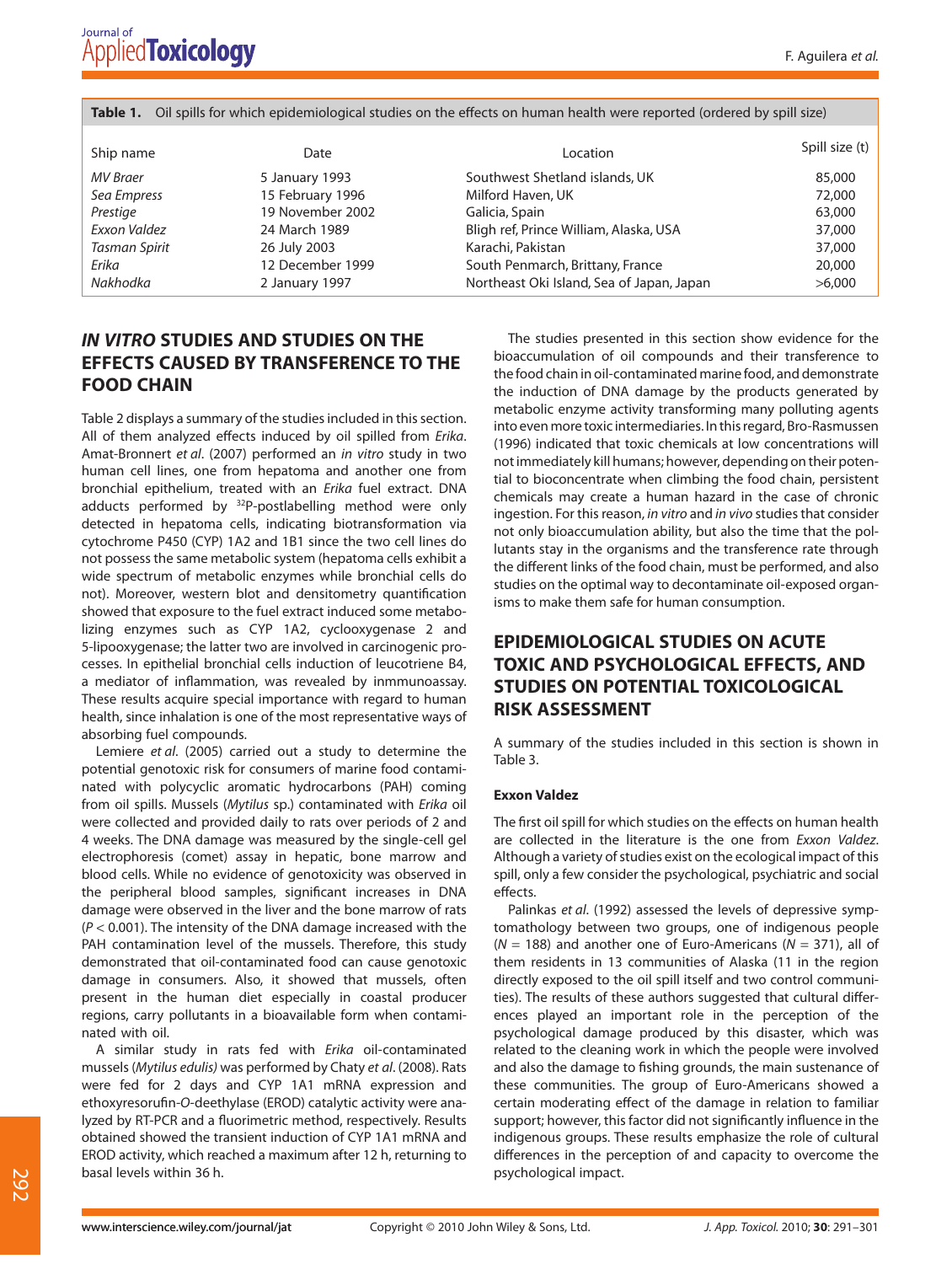| Effects of exposure to spilled oils on human health |  |  |
|-----------------------------------------------------|--|--|
|                                                     |  |  |
|                                                     |  |  |

п

Adducts formation and induction of CYP 1A2, COX2 and 5-LOX in hepatoma cells. Formation of LT B4 in bronchial cells

Results

1A2, COX2 and 5-LOX in hepatoma cells. Adducts formation and induction of CYP

Formation of LT B4 in bronchial cells

## Journal of **Applied Toxicology**

| transient induction                                            |                                                                                                    | Later, the same authors (Palinkas et al., 1993) as a result of this<br>same disaster examined the relationship between exposure and<br>subsequent cleanup efforts and the prevalence of generalized<br>anxiety disorder, post-traumatic stress disorder (PTSD) and<br>depressive symptoms in 13 communities of Alaska. They per-<br>formed a community survey of 599 men and women approxi-<br>mately 1 year after the spill. Prevalences of 20.2 and 9.4% were<br>found for the generalized anxiety disorder and PTSD, respec-<br>tively. Also, the prevalence of depression scale scores above 16<br>and 18 was 16.6 and 14.2%, respectively. For all the parameters<br>analyzed, exposed individuals showed scores several times<br>higher than unexposed individuals Women were particularly vul-<br>nerable to the effects of exposure to the oil spill and cleanup<br>activities on the prevalence of generalized anxiety disorder ( $\beta$ =<br>0.22, P < 0.0001; odds ratio = 1.43, 95% CI 1.23–1.67), PTSD ( $\beta$ =<br>0.19, $P < 0.001$ ; odds ratio = 1.40, 95% CI = 1.15–1.69) and CES-D<br>Scale scores of 18 and above ( $\beta$ = 0.17, P < 0.001; odds ratio = 1.35,<br>95% CI = 1.13–1.60). The authors suggest, on the basis of their<br>results, improving the mental health care of disaster victims, par-<br>ticularly in primary care settings. |
|----------------------------------------------------------------|----------------------------------------------------------------------------------------------------|---------------------------------------------------------------------------------------------------------------------------------------------------------------------------------------------------------------------------------------------------------------------------------------------------------------------------------------------------------------------------------------------------------------------------------------------------------------------------------------------------------------------------------------------------------------------------------------------------------------------------------------------------------------------------------------------------------------------------------------------------------------------------------------------------------------------------------------------------------------------------------------------------------------------------------------------------------------------------------------------------------------------------------------------------------------------------------------------------------------------------------------------------------------------------------------------------------------------------------------------------------------------------------------------------------------------------------------------------------------------------|
| catalytic activity in liver                                    | 450; EROD, ethoxyresorufin-O-de-ethylase; LOX, lipooxygenase; LT, leucotriene; PG, prostaglandine. | Gill and Picou (1998) monitored the impact of Exxon Valdez spill<br>on the affected populations by means of a 4-year (1989–1992)<br>longitudinal study in which they applied a survey on social dis-<br>ruption and psychological stress, using random-sampling strate-<br>gies, personal interviews and control communities. Data<br>obtained revealed the chronic nature of stress. Out-migration<br>expectations and desires increased from 1989 to 1991. Social<br>disruption was reported by a high proportion of residents in<br>1989, but had declined to just over half in 1991. High levels of<br>event-related psychological stress were found in 1989 and 1990<br>but they diminished in the following two years.<br>Finally, Palinkas et al. (2004) confirmed the prevalence of PTSD<br>associated with ethnic differences. They reported high levels of                                                                                                                                                                                                                                                                                                                                                                                                                                                                                                      |
|                                                                |                                                                                                    | social disruption one year after this disaster, in both ethnic<br>groups (indigenous Alaskan and Euro-Americans). However, low<br>level family support, participation in spill cleanup activities and a<br>decline in subsistence activities were significantly associated<br>with PTSD in indigenous Alaskan, but not in Euro-Americans.                                                                                                                                                                                                                                                                                                                                                                                                                                                                                                                                                                                                                                                                                                                                                                                                                                                                                                                                                                                                                                 |
|                                                                |                                                                                                    | <b>MV Braer</b>                                                                                                                                                                                                                                                                                                                                                                                                                                                                                                                                                                                                                                                                                                                                                                                                                                                                                                                                                                                                                                                                                                                                                                                                                                                                                                                                                           |
| oil-contaminated mussels consumption<br>in rats fed for 2 days |                                                                                                    | Campbell <i>et al.</i> (1993) performed a cross-sectional study in which<br>a population of individuals exposed to MV Braer oil spill ( $N = 420$ )<br>was compared with a control group ( $N = 92$ ), from Hillswick,<br>95 km north of the incident. They compiled information on<br>demographic details, smoking and alcohol consumption, percep-<br>tion of health, peak expiratory flow, hematology, liver and renal                                                                                                                                                                                                                                                                                                                                                                                                                                                                                                                                                                                                                                                                                                                                                                                                                                                                                                                                                 |

### **MV Braer**

Campbell et al. (1993) performed a cross-sectional study in which a population of individuals exposed to MV Braer oil spill ( $N = 420$ ) was compared with a control group ( $N = 92$ ), from Hillswick, 95 km north of the incident. They compiled information on demographic details, smoking and alcohol consumption, perception of health, peak expiratory flow, hematology, liver and renal function tests, and blood and urine toxicology. Their results showed that, during the first and second day after the spill, the population reported mainly headaches, irritation of the throat and itchy eyes. The authors did not find significant differences between both groups for any of the biological markers. Taking these results together, only anecdotal reports of certain acute symptoms could be confirmed.

Later, the same authors reported longer-term effects in the same populations (344 exposed individuals and 77 controls; Campbell et al., 1994). Among exposed people, 7% perceived their health to be poor compared with none of the controls ( $\chi^2$  = 8.05, d.f.  $= 3, P < 0.05$ ). Comparison of the symptoms of exposed people in the 2 weeks before with their presence immediately after the incident showed more tiredness and fever, and fewer throat, skin and eye irritations, and headaches (odds ratio = 1.86,

293

Table 2.

**Table 2.** In vitro studies and studies on the effects caused by transference to the food chain (in order of the chronology of the spills)

In vitro studies and studies on the effects caused by transference to the food chain (in order of the chronology of the spills)

Accident –reference Study characteristics Methods Results

Methods

DNA adducts.

DNA adducts.

CYP 1A1, 1A2, 1B1, 2C9, COX1, COX2 and

CYP 1A1, 1A2, 1B1, 2C9, COX1, COX2 and

5-LOX protein expression. LT B4 and PG E2 detection

5-LOX protein expression. LT B4 and PG E2 detection Comet assay in hepatic cells, bone marrow

Comet assay in hepatic cells, bone marrow

Dose–effect–time relationship in hepatic

Dose-effect-time relationship in hepatic

and bone marrow cells. No effect in blood cells

and bone marrow cells.

No effect in blood cells

CYP 1A1 mRNA and EROD activity

CYP 1A1 mRNA and EROD activity

and blood cells

and blood cells

CYP 1A1 mRNA expression and EROD

CYP 1A1 mRNA expression and EROD

*Erika* – Amat-Bronnert *et al*. (2007) *In vitro* genotoxicity of an *Erika* fuel extract

Erika – Amat-Bronnert *et al.* (2007)

Accident-reference

in human epithelial bronchial cells and

in human epithelial bronchial cells and

In vitro genotoxicity of an Erika fuel extract

Study characteristics

human hepatoma cells

human hepatoma cells

*Erika* – Lemiere *et al*. (2005) Genotoxicity associated with *Erika*

Erika - Lemiere et al. (2005)

*Erika* – Chaty *et al.* (2008) CYP 1A1 induction associated with *Erika*

Erika - Chaty et al. (2008)

CYP 1A1 induction associated with Erika

in rats fed daily for 2 and 4 weeks

COX, cyclooxygenase; CYP, cytochrome P450; EROD, ethoxyresorufin-

COX, cyclooxygenase; CYP, cytochrome P450; EROD, ethoxyresorufin-O-de-etl

oil-contaminated mussels consumption in rats fed daily for 2 and 4 weeks

oil-contaminated mussels consumption

Genotoxicity associated with Erika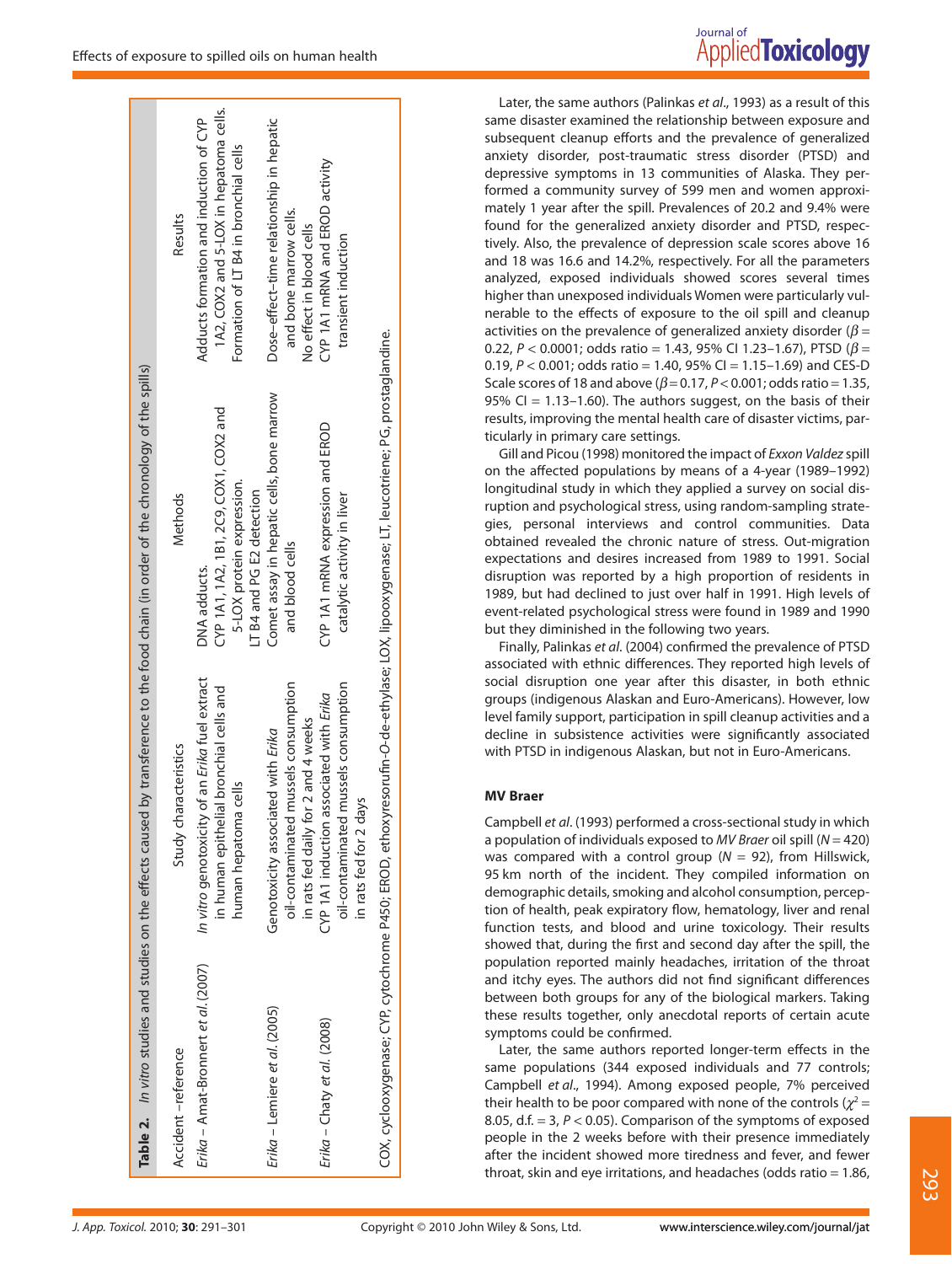п

| Epidemiological studies on acute toxic and psychological effects, and studies on potential toxicological risk assessment (ordered by the chronology of the spills) | Results               | Indigenous people had significantly higher mean depressive symptom score.<br>Level of exposure significantly associated with CES-D scores in both groups.<br>In Euro-Americans perceived family support was a moderator of effects of<br>exposure on depressive symptoms | The exposed group showed higher prevalence of generalized anxiety disorder<br>Women exposed were particularly vulnerable<br>and CES-D scores $\geq$ 16 and 18. | In residents increase in out-migration expectations and desires, and high levels<br>of event-related psychological stress, diminishing with time, was observed<br>Data revealed the chronic nature of stress. | High levels of social disruption were associated with PTSD in both ethnic<br>subsistence activities were significantly associated with PTSD only in<br>Low family support, participation in cleanup activities, and a decline in<br>groups. | Principal health effects arose on days 1 and 2 (headaches, itchy eyes, and throat<br>No significant differences between exposed and controls were found for any of<br>Toxicological studies did not show any exposure that are known to affect<br>the biological markers.<br>indigenous people<br>irritation). | The mean general health questionnaire score of exposed was significantly<br>Exposed had greater overall scores for somatic symptoms, anxiety and<br>greater than that of controls.<br>human health | Peak expiratory flow rates were within the normal range in both parts of the<br>insomnia, but not for personal dysfunction and severe depression<br>study, and no deterioration was seen over the study period | Exposed showed significantly higher anxiety and depression scores, worse<br>mental health and self-reported headache and sore eyes and throat | Toxic symptom reporting was associated with oil exposure and with raised<br>Perceived risk was associated with raised anxiety and non-toxicologically<br>related symptom reporting.<br>perceived risk | Levels of hydrocarbons in air were far below the occupational acceptable limit.<br>The principal complaints of symptoms were low back pain, headache and<br>symptoms of eyes and throat | The main described acute symptoms were lumbar pain, migraine, dermatitis,<br>Duration of the cleaning work was identified as risk factor<br>ocular irritation, respiratory problems and nauseas. |
|--------------------------------------------------------------------------------------------------------------------------------------------------------------------|-----------------------|--------------------------------------------------------------------------------------------------------------------------------------------------------------------------------------------------------------------------------------------------------------------------|----------------------------------------------------------------------------------------------------------------------------------------------------------------|---------------------------------------------------------------------------------------------------------------------------------------------------------------------------------------------------------------|---------------------------------------------------------------------------------------------------------------------------------------------------------------------------------------------------------------------------------------------|----------------------------------------------------------------------------------------------------------------------------------------------------------------------------------------------------------------------------------------------------------------------------------------------------------------|----------------------------------------------------------------------------------------------------------------------------------------------------------------------------------------------------|----------------------------------------------------------------------------------------------------------------------------------------------------------------------------------------------------------------|-----------------------------------------------------------------------------------------------------------------------------------------------|-------------------------------------------------------------------------------------------------------------------------------------------------------------------------------------------------------|-----------------------------------------------------------------------------------------------------------------------------------------------------------------------------------------|--------------------------------------------------------------------------------------------------------------------------------------------------------------------------------------------------|
|                                                                                                                                                                    | Methods               | CES-D <sub>scale</sub>                                                                                                                                                                                                                                                   | Questions from the National Institute of<br>Mental Health Diagnostic Interview<br>CES-D scale.                                                                 | Questionnaires of out-migration desires,<br>expectations and social disruption.<br>Psychological stress by Events Scale<br>Schedule                                                                           | Modified form of Version III of the DIS                                                                                                                                                                                                     | expiratory flow, hematology, liver and renal<br>function tests, blood and urine toxicology<br>Questionnaires of acute symptoms, peak                                                                                                                                                                           | hematology, and liver and renal function<br>Peak expiratory flow, urine analysis,<br>General health questionnaire.                                                                                 | Peak expiratory flow rate<br>tests                                                                                                                                                                             | Questionnaires of acute symptoms.<br>HAD and SF-36 scores                                                                                     | Questionnaires of acute toxic and non-toxic<br>symptoms and Hospital Anxiety and<br>Depression Scale                                                                                                  | Questionnaires of acute and toxic symptoms.<br>Personal air samplers to assess carcinogenic<br>benzene, toluene and xylene.<br>Urine toxicity levels                                    | Questionnaires and telephone interviews on<br>acute symptoms                                                                                                                                     |
|                                                                                                                                                                    | Study characteristics | depressive symptoms in indigenous people<br>Ethnic differences in stress, coping, and<br>Euro-Americans (N = 371)<br>$(N = 188)$ and<br>Cross-sectional                                                                                                                  | Community patterns of psychiatric-disorders in<br>exposed ( $N = 437$ ) and controls ( $N = 162$ )<br>Cross-sectional, 1 year after the spill.                 | Chronic community stress and social effects in<br>Longitudinal (4 years).<br>$1989 (N = 118)$<br>$1991 (N = 102)$<br>$1991 (N = 228)$<br>$1992 (N = 152)$<br>$1989 (N = 73)$<br>and controls:<br>residents:   | Ξ.<br>Ethnic differences in symptoms of PTSD<br>Cross-sectional, 1 year after the spill.<br>indigenous people $(N = 188)$ and<br>Euro-Americans (N = 371)<br>$(1992 (N = 41))$                                                              | Initial acute effects in residents ( $N = 420$ ) and<br>controls $(N = 92)$<br>Cross-sectional.                                                                                                                                                                                                                | Follow up after 6 months of acute effects in<br>residents ( $N = 344$ ) and controls ( $N = 77$ )<br>Cross-sectional.                                                                              | close to Braer shipwreck (N = 44 at 3 days<br>ing<br>Effect on respiratory tract in children liv<br>and 56 at 9-12 days after oil spill)<br>Cross-sectional.                                                   | Acute health and psychological effects in<br>$(N = 539)$ and controls $(N = 550)$<br>Cross-sectional.<br>exposed                              | $= 794$<br>Acute symptomathology attributable to<br>psychological exposure in exposed (N<br>Cross-sectional.<br>and controls<br>$(N = 791)$                                                           | 282)<br>Acute health problems in exposed (N =<br>Cross-sectional.                                                                                                                       | Acute health effects in exposed (N = 3,669)<br>Cross-sectional.                                                                                                                                  |
| Table 3.                                                                                                                                                           | Accident - reference  | Palinkas et al. (1992)<br>Exxon Valdez                                                                                                                                                                                                                                   | Palinkas et al. (1993)<br>Exxon Valdez -                                                                                                                       | and Picou (1998)<br>Exxon Valdez - Gill                                                                                                                                                                       | Palinkas et al. (2004)<br>Exxon Valdez                                                                                                                                                                                                      | MV Braer - Campbell<br>et al. (1993)                                                                                                                                                                                                                                                                           | MV Braer - Campbell<br>et al. (1994)                                                                                                                                                               | MV Braer - Crum<br>(1993)                                                                                                                                                                                      | Sea Empress - Lyons<br>et al. (1999)                                                                                                          | Gallacher et al.<br>Sea Empress -<br>(2007)                                                                                                                                                           | Nakhodka - Morita<br>et al. (1999)                                                                                                                                                      | Erika - Schvoerer et al.<br>(2000)                                                                                                                                                               |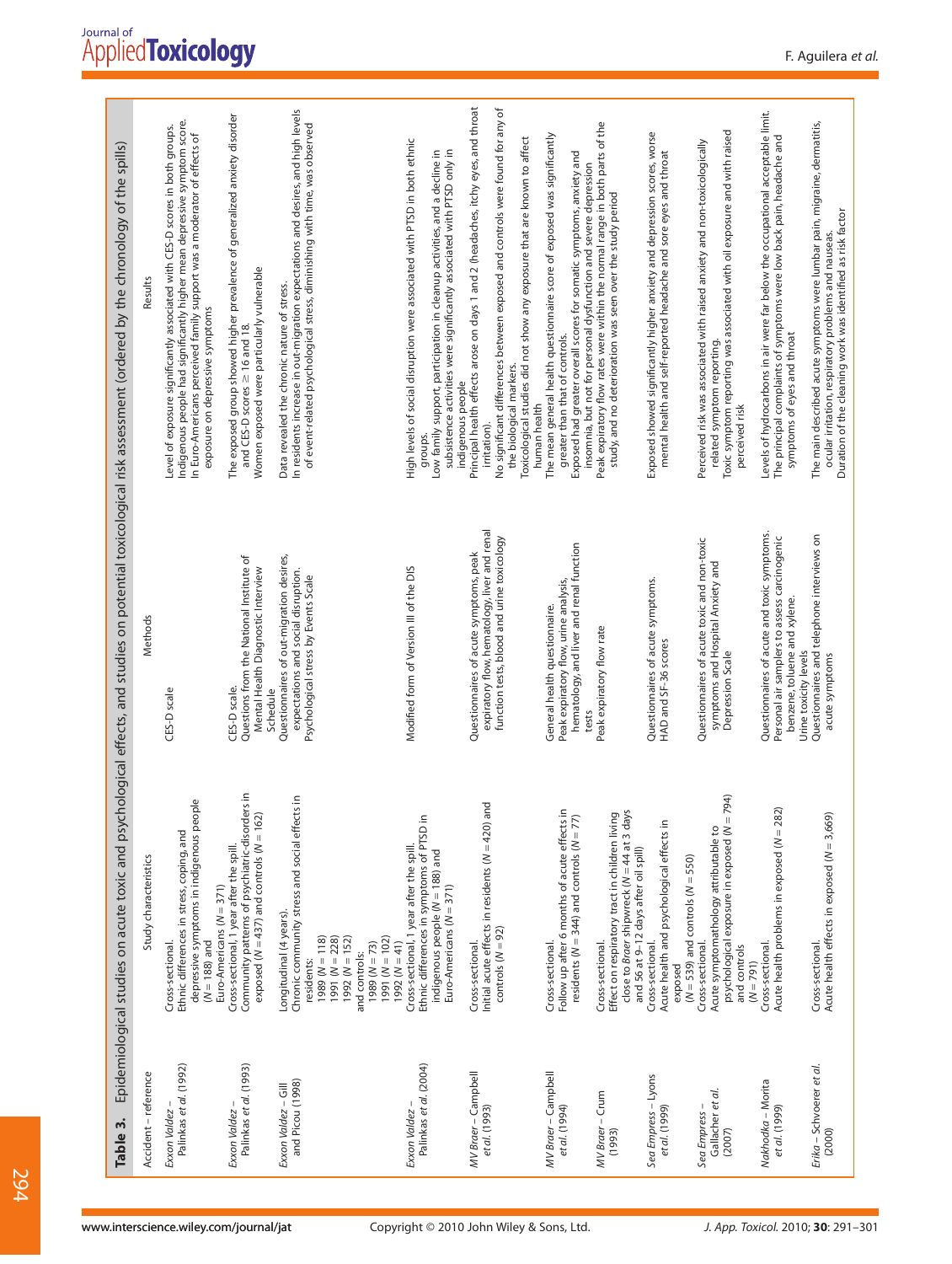| Continued<br>Table 3.                      |                                                                                                                                                                                                  |                                                                                                                                                                                                                                                                               |                                                                                                                                                                                                                                                                                                                                                                                                                                                                                                                                                                                                                         |
|--------------------------------------------|--------------------------------------------------------------------------------------------------------------------------------------------------------------------------------------------------|-------------------------------------------------------------------------------------------------------------------------------------------------------------------------------------------------------------------------------------------------------------------------------|-------------------------------------------------------------------------------------------------------------------------------------------------------------------------------------------------------------------------------------------------------------------------------------------------------------------------------------------------------------------------------------------------------------------------------------------------------------------------------------------------------------------------------------------------------------------------------------------------------------------------|
| Accident - reference                       | Study characteristics                                                                                                                                                                            | <b>Methods</b>                                                                                                                                                                                                                                                                | Results                                                                                                                                                                                                                                                                                                                                                                                                                                                                                                                                                                                                                 |
| $Erika - Baars (2002)$                     | people involved in cleaning activities and<br>Potential toxicological risk assessment for<br>for tourists                                                                                        | suppositions of the potential exposure<br>during cleaning and tourist activities<br>Risk characterizations on the basis of                                                                                                                                                    | Increased risk for developing skin irritation and dermatitis, and very limited risk<br>for developing skin tumors, were described for people who had been in<br>The risk for the general people was limited.                                                                                                                                                                                                                                                                                                                                                                                                            |
| Erika - Dor et al.<br>(2003)               | decontamination of 36 beaches polluted by<br>the Erika oil spill and seven control beaches<br>Potential toxicological risk assessment after                                                      | Seven scenarios of exposure for people using<br>Determination of the 16 PAH selected by the<br>US EPA in sand, water and surface of rocks.<br>the beaches were contemplated, and the<br>most conservative available toxicological<br>values were selected for computing risks | The sand and water were slightly polluted, with values similar to those found in<br>The hazard quotient for teratogenic effects was very small, except in scenarios<br>where pregnant women would walk among rocks containing high pollution<br>The life-long excess risks for skin cancer and for all other cancers were about<br>No lethal risk was found for a young child who had accidentally ingested a<br>the control beaches. The rocky areas were still highly polluted<br>10 <sup>-5</sup> in scenarios including contact with the polluted rocks.<br>bare-handed contact with the oil<br>small ball of fuel. |
| Prestige - Suarez et al.<br>(2005)         | the<br>involved in the cleanup operation after<br>Acute health problems among subjects<br>spill $(N = 800)$<br>Cross-sectional.                                                                  | Questionnaire on exposure conditions, acute<br>health problems, and use of protective<br>material                                                                                                                                                                             | Working more than 20 days in highly polluted areas was associated with<br>Bird cleaners accounted for the highest prevalence of injuries.<br>Toxic effects were higher among seamen.<br>increased risk of injury in all workers.                                                                                                                                                                                                                                                                                                                                                                                        |
| Prestige - Carrasco<br>et al. (2006)       | acute health problems in exposed (N = 799)<br>use<br>of protective devices and occurrence of<br>Association between health information,<br>Cross-sectional.                                      | and health-protection information received<br>health problems, use of protective material<br>Questionnaire on exposure conditions, acute                                                                                                                                      | Seamen, the most exposed group, were the worst informed and registered the<br>Uninformed subjects registered a significant excess risk of itchy eyes, nausea/<br>Health-protection briefing was associated with use of protective devices and<br>vomiting/dizziness, headaches and throat and respiratory problems.<br>No severe disorders were identified<br>clothing.                                                                                                                                                                                                                                                 |
| Prestige – Zock et al.<br>(2007)           | Association between participation in cleanup<br>work and respiratory symptoms in exposed<br>Longitudinal 12-24 months after the spill.                                                           | quantitative information on cleanup<br>activities and respiratory symptoms<br>Questionnaires with qualitative and                                                                                                                                                             | The risk of LRTS increased with the number of exposed days, exposed hours per<br>The excess risk of LRTS decreased when more time had elapsed since last<br>highest frequency of toxicological problems<br>day, and number of activities.                                                                                                                                                                                                                                                                                                                                                                               |
| Prestige - Carrasco<br>et al. (2007)       | Health-related quality of life and mental health<br>and<br>in residents after 16 months ( $N = 1350$ )<br>Cross-sectional.<br>$(N = 6780)$<br>controls                                           | and mental health SF-36, GHQ-28, HADS and<br>Questionnaires of perceived social support<br>GADS                                                                                                                                                                               | The SF-36 showed coastal residents as having a lower likelihood of registering<br>suboptimal values in physical functioning and bodily pain, and a higher<br>frequency of suboptimal scores in mental health<br>exposure                                                                                                                                                                                                                                                                                                                                                                                                |
| Prestige - Sabucedo<br>et al. (2009)       | coastal locations from three zones according<br>to their proximity to the location of the spill<br>Psychological impact in subjects from 23<br>Cross-sectional.<br>$(N = 1350)$<br>$(N = 938)$ . | social support, satisfaction with the financial<br>Questionnaires on perceived involvement and<br>aid received and social relationships.<br>Modified version of the CRI-ADULT.<br>Simplified version of the SCL-36                                                            | situation than those with low scores, and even better than those not affected<br>Affected subjects received a good deal of social support and were satisfied<br>Those affected with high support and satisfaction scores were in a better<br>with the economic aid received.                                                                                                                                                                                                                                                                                                                                            |
| Tasman Spirit - Janjua<br>et al. (2006)    | $\leq$<br>216) and controls living $2 \text{ km } (N = 83)$ and<br>Acute health effects in exposed residents<br>20 km ( $N = 101$ ) far from the coastline<br>Cross-sectional.                   | Questionnaires on acute health symptoms and<br>producing ill health, and anxiousness about<br>on perception about the role of oil spill in                                                                                                                                    | Data showed moderate-to-strong associations between the exposed group and<br>There was a trend of decreasing symptom-specific prevalence odds ratios with<br>the symptoms.                                                                                                                                                                                                                                                                                                                                                                                                                                              |
| Khurshid et al.<br>Tasman Spirit<br>(2008) | Health parameters of people working/living in<br>the vicinity of an oil-polluted beach (N<br>Cross sectional.                                                                                    | Hydrocarbon/organic content in seawater and<br>Hematological and biochemical parameters.<br>the effect of oil spill on health<br>sand samples.                                                                                                                                | About 11 people had raised SGPT, but this was not significant<br>Lymphocyte and eosinophil levels were slightly increased.<br>Seawater had no traces of hydrocarbon content.<br>increase in distance from the spill site                                                                                                                                                                                                                                                                                                                                                                                                |
| Tasman Spirit - Meo<br>et al. (2008)       | Lung function in exposed $(N = 20)$ and<br>Cross sectional.<br>controls<br>$(N = 31)$<br>100                                                                                                     | Liver and renal function tests<br>Spirometry                                                                                                                                                                                                                                  | Lung function parameters were improved when the subjects were withdrawn<br>Significant reduction in FVC, FEV <sub>1</sub> , FEF <sub>25-75%</sub> and MVV in exposed.<br>from polluted air environment                                                                                                                                                                                                                                                                                                                                                                                                                  |
|                                            |                                                                                                                                                                                                  |                                                                                                                                                                                                                                                                               | CES-D, Center for Epidemiologic Studies – Depression; CRI-ADULT, coping response inventory; DIS, diagnostic interview schedule; FEF <sub>25-7%</sub> , forced expiratory flow; FEV1, forced expiratory volume in first second; FVC, force<br>capacity; GADS, Goldberg anxiety and depression scale; GHQ, general health questionnaire; HADS, hospital anxiety depression scale; LRTS, low respiratory tract symptomathology; MVV, maximum voluntary ventilation; PAH,<br>polyc                                                                                                                                          |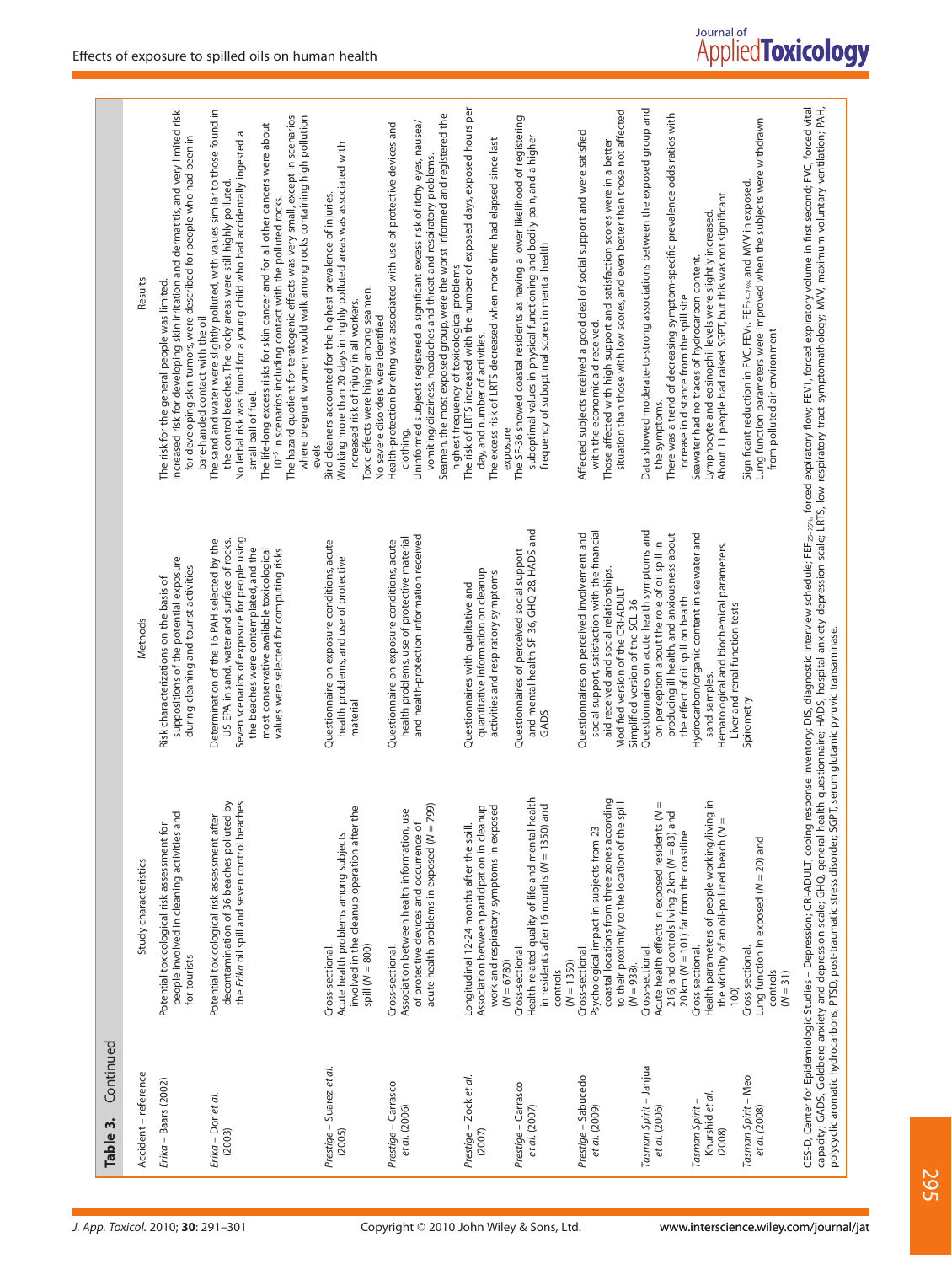95% CI 1.19–2.92). The mean general health questionnaire score of the exposed subjects was significantly greater than that of the controls. The high rate of non-responders among individuals selected to participate in this study was reported (59 of the 215 non-responders in the first phase of the study and 16 of the 86 non-responders in the second phase were surveyed). The main reasons for non-responding was not feeling that their health had been affected, not interested in the study or did not think the study was useful (Foster et al., 1995).

Crum (1993) performed a cross-sectional study evaluating the peak expiratory flow rate in two groups of children aged 5–12 years who were resident within 5 km of the Braer shipwreck. The first measure was carried out three days after the accident in 44 children, and a second one in 56 children between 9 and 12 days after the oil spill. The main results showed that the children's peak expiratory flow rates were within the normal range in both parts of the study, and no deterioration was seen over the study period, even in the children known to have asthma. No significant difference was observed between the two sets of values ( $P =$ 0.502, Student's t test for paired samples).

#### **Sea Empress**

In the wake of the Sea Empress oil spill, Lyons et al. (1999) investigated the acute health effects (self-reported physical and psychological symptoms) in the residents of the vicinities of the affected area (Milford Haven, southwest Wales). They designed a retrospective cohort study that included 539 exposed and 550 controls. Results obtained, after adjustment by age, sex and smoking status, allowed the conclusion that the people living in the exposed areas presented high levels of anxiety and depression scores, worse mental health and self-reported headache (odds ratio = 2.35, 95% CI 1.56–3.55), sore eyes (odds ratio = 1.96, 95% CI 1.06–3.62) and sore throat (odds ratio = 1.70, 95% CI 1.12–2.60). These last three symptoms were expected from the known toxicological effects of oil, so the authors suggested a direct health effect in the exposed population.

On the basis that exposure to a complex emergency has a substantial psychological component, Gallacher et al. (2007) performed work in 794 exposed individuals and 791 controls in which anxiety, depression and symptom reporting were used as measures of the health impact. The main results indicated that perceived risk was associated with raised anxiety and nontoxicologically related symptom reporting (odds ratio = 2.28, 95% CI 1.57-3.31,  $P < 0.001$ ), whereas physical exposure to oil was only associated with toxicologically related symptom reporting. The authors concluded that psychological exposure was a substantially more sensitive measure of health impact than physical exposure in relation to psychological outcomes.

#### **Nakhodka**

Morita et al. (1999), as a result of the Nakhodka oil spill, conducted a study in 282 people (men and women) who joined in cleanup work. Interviews on health status and determinations of several hydrocarbon metabolites in urine were carried out. Their results were similar to those from Campbell et al. (1993), showing that people suffered mainly from pains in the lumbar region and legs, headaches and irritation of eyes and throat. The multivariate logistic regression model was applied to clarify the risk factors of having at least one symptom with several relevant variables. Results showed that being of female gender, the number of

working days on cleanup activities, direct exposure to oil and history of hypertension and low back pain were significant risk factors for the development of symptoms ( $P < 0.05$ ). In the urine analyses, only three individuals showed higher levels of hippuric acid ( $>1.0$  g  $I^{-1}$ ) that had returned to normality four months later. In this study the use of personal air samplers by the cleanup workers was remarkable. They allowed the determination of the concentrations of carcinogenic benzene, toluene and xylene in the environmental air, and their results showed that these levels were lower than the occupational acceptable limits (10 ppm for benzene, 100 ppm for toluene and 100 ppm for xylene). The highest concentration of suspended particles on any given day was 0.088 mg  $m^{-3}$ , also below the occupational acceptable limit  $(2 \text{ mg m}^{-3}).$ 

#### **Erika**

Schvoerer et al. (2000) presented a cross-sectional investigation on human health risk assessment as a result of the Erika oil spill in 3669 interviewed people, who included cleaning workers and volunteers. Their results indicated that 7.5% of the individuals experienced some type of wound and 53% some health problem (30% lumbar pain, 22% migraine, 16% dermatitis). They reported in a smaller degree ocular irritation (9%), respiratory problems (7%) and nausea (6%). The duration of the cleaning work was identified as a risk factor.

Baars (2002) evaluated the health risk for people involved in the cleaning activities after the Erika oil spill and also for tourists, with an emphasis on the carcinogenic properties of the oil, on the basis of the known toxicological properties of the oil components and assumptions on the levels of exposure during the performance of different activities. In assessing toxic risks the actual exposure levels were compared with limit values taken from the literature; in assessing carcinogenic risk the actual exposure levels were compared with the 1:10<sup>4</sup> lifetime excess risk of developing tumors. The outcome indicated that the risks for the general population were limited. For people who had been in bare-handed contact with the oil there was increased risk of developing skin irritation and dermatitis, but these effects were in general reversible, and also that of developing skin tumors, which was very limited due to the short contact time with the oil.

Dor et al. (2003) reported an assessment of human health risk after decontamination of beaches polluted by the Erika oil. They determined the 16 PAH selected by the US EPA in samples of sand, water and the surface of rocks from 36 cleaned-polluted beaches and seven control beaches, and contemplated seven possible scenarios of exposure for people using the beaches in tourist activities (children, adults and pregnant women) or working activities. The life-long excess risk for skin cancer and for all other cancers was about  $10^{-5}$  in scenarios including contact with the polluted rocks. The authors concluded that exposure was mainly associated with polluted water among children and with contaminated rocks for adults, and that, despite uncertainties, decontaminated beaches did not entail any significant health risks and could be opened to the public.

#### **Prestige**

As a result of the disaster of the tanker Prestige, densely populated coastal regions of Spain (Galicia, Asturias, Cantabria and the Basque country), as well as the neighboring French coasts, with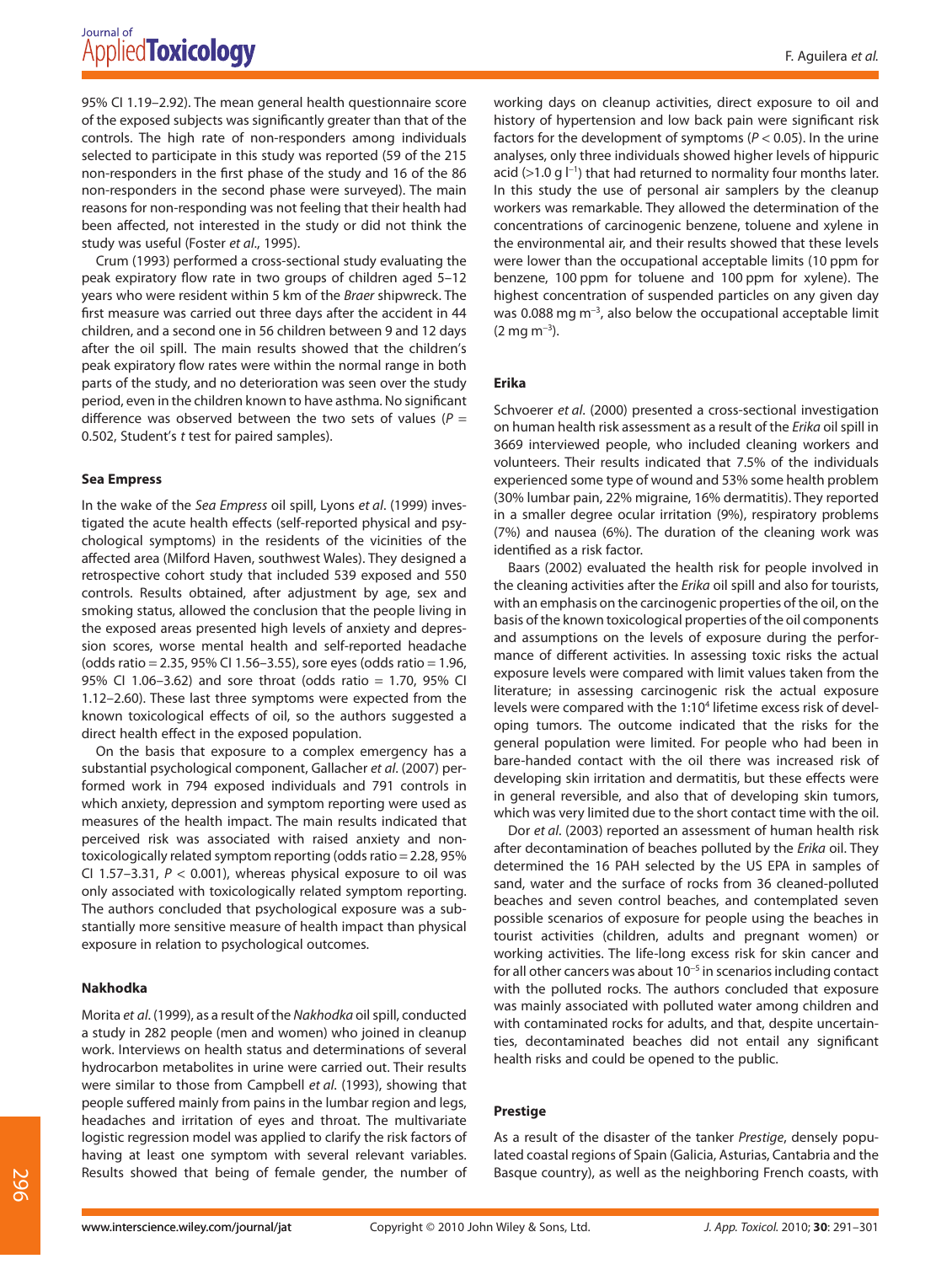intense activity of extraction of marine resources and tourism, were affected. Several studies were performed after this accident in order to evaluate the possible human health effects.

Suarez et al. (2005) evaluated the conditions of exposure and the acute health effects in individuals who participated in the cleanup works in the regions of Asturias and Cantabria (Spain), and the association between these and the type of work. Four hundred individuals from each region were interviewed. Collected data included information on the work performed, use of protection devices and acute symptoms. Bird cleaners accounted for the highest prevalence of lesions (19%,  $P < 0.001$ ), including neurovegetative disorders (11.2%,  $P = 0.169$ ) and low back pain  $(3.1\%, P = 0.281)$ . Working periods longer than 20 days in highly polluted areas were associated with increased risk of injury in all workers. A specific analysis restricted to seamen only found a strong and significant association with having worked for more than 3 days (odds ratio  $= 14.30$  and 11.02 for categories of  $3-20$ days and over 20 days, respectively) and having torn or not worn the protective suit (odds ratio  $= 1.20$  and 7.79, respectively), but no severe disorders were identified among individuals analyzed.

The same authors reported another study examining the association between use of protective devices, frequency of acute health problems and health-protection information received by 799 exposed individuals, classified according to the tasks performed (Carrasco et al., 2006). These authors observed a significant excess risk of itchy eyes (odds ratio = 2.89; 95% CI 1.21–6.90), nausea/vomiting/dizziness (odds ratio = 2.25; 95% CI 1.17–4.32) and throat and respiratory problems (odds ratio = 2.30; 95% CI 1.15–4.61) among uninformed subjects. Furthermore, there was a noteworthy significant excess risk of headaches (odds ratio = 3.86; 95% CI 1.74–8.54) and respiratory problems (odds ratio  $=$ 2.43; 95% CI 1.02–5.79) among uninformed paid workers. Seamen, the group most exposed to the spilled oil, were the worst informed and registered the highest frequency of toxicological problems. Therefore, the authors confirmed the results obtained in their previous study and found a significant association between proper health-protection briefing and use of protective devices and lower frequency of health problems.

Zock et al. (2007) evaluated the prevalence of lower respiratory tract symptoms (LRTS) more than a year after Prestige accident in 6780 fishermen who had participated in the cleanup labors (response rate 76%), through questionnaires that included qualitative and quantitative information. Their results showed that LRTS was more prevalent in cleanup workers (odds ratio  $= 1.73$ ; 95% CI 1.54–1.94), and that the risk of LRTS increased in relation to the number of exposed days, exposed hours per day and number of activities carried out (linear trend,  $P < 0.0001$ ). The excess risk of LRTS decreased with elapsed time since last exposure (odds ratio  $= 2.33$ , 1.69 and 1.24 for less than 14 months, 14–20 months, and more than 20 months, respectively), although it was still significant when more than 20 months had elapsed.

Carrasco et al. (2007) performed a new study on the effects of the Prestige oil spill on health-related quality of life (HRQoL) and mental health in the affected population, approximately 18 months after this disaster, using several questionnaires. The main results showed coastal residents as having a lower likelihood of registering suboptimal HRQoL values in physical functioning (odds ratio =  $0.69$ ;  $95\%$  CI 0.54–0.89) and bodily pain (odds ratio  $= 0.74$ ; 95% CI 0.62–0.91), and a higher frequency of suboptimal scores in mental health (odds ratio = 1.28; 95% CI 1.02– 1.58). The authors concluded that, almost one and a half years after the accident, worse HRQoL and mental health levels were

not in evidence among subjects exposed to the spilled oil. Nevertheless, a slight impact on the mental health of residents in the affected areas was suggested by some of the scales applied.

Similar results were obtained by Sabucedo et al. (2009), who evaluated the psychological impact of Prestige oil spill. They carried out a descriptive study that involved 938 men and women from 23 localities throughout the Galician coast. Half of them were fishermen or workers related to the extraction of fishing resources, and the other half were not linked to these activities. Questionnaires on different psychological and psychosocial factors were filled in at the time of the accident and one year after. The results showed that the affected subjects had received a good deal of social support and were satisfied with the economic aid received. In addition, affected individuals with high support and satisfaction scores were currently in a better situation than those affected with low scores, and even better than those not affected.

#### **Tasman Spirit**

Janjua et al. (2006), following the Tasman Spirit shipwreck, conducted a study which included an exposed group composed of adults of both genders living on the affected coastline ( $N = 216$ ) and two control groups living 2 km ( $N = 83$ ) and 20 km ( $N = 101$ ), respectively, away from the indicated area. Surveys on acute symptoms related to eyes, respiratory tract, skin and nervous system, as well as consultations of allergies, tobacco consumption and perceptions on the effect on their health and anxiety about their health effects were performed. Their results showed moderate-to-strong associations (prevalence odds ratios ranging from 2.3 to 37.0) between the exposed group and the symptoms, which decreased with the distance from the spill site, and multiple linear regression model revealed strong relationship of exposure status with the symptoms score ( $\beta$  = 8.24, 95% CI 6.37-10.12).

Khurshid et al. (2008) presented a short-term study in people who were working or living in the vicinity of Karachi beach. Hematological and biochemical parameters were determined, and liver and renal function tests were carried out. They also took seawater and sand samples and analyzed them for hydrocarbon/ organic contents. The results only showed slight rises in the levels of lymphocytes and eosinophiles. The authors recommended performing follow-up studies after oil spills taking samples every 3 months for 3–5 years, noting respiratory disorders and any changes in the skin.

Finally, Meo et al. (2008) assessed, by means of spirometry, lung function and followed up the progression after one year in 20 subjects exposed to this oil spill and 31 controls. Subjects exposed to polluted air had significant reductions in lung function compared with their matched controls (P ranging from 0.001 to 0.02 for the different lung function parameters). The reported impairment was reversible and lung function parameters were improved when the subjects were withdrawn from the polluted air environment.

In summary, studies performed after Exxon Valdez spill only accounted for psychological effects in the exposed populations. For all the other accidents, there are also studies on acute toxic effects, and moreover, for the Erika oil spill there are two works on potential toxicological risk assessment, both concluding that exposure to pollutants contained in the oil during common activities did not entail any significant health risk. Data obtained in most of these studies indicated that technological disasters that involve oil spills have acute physical consequences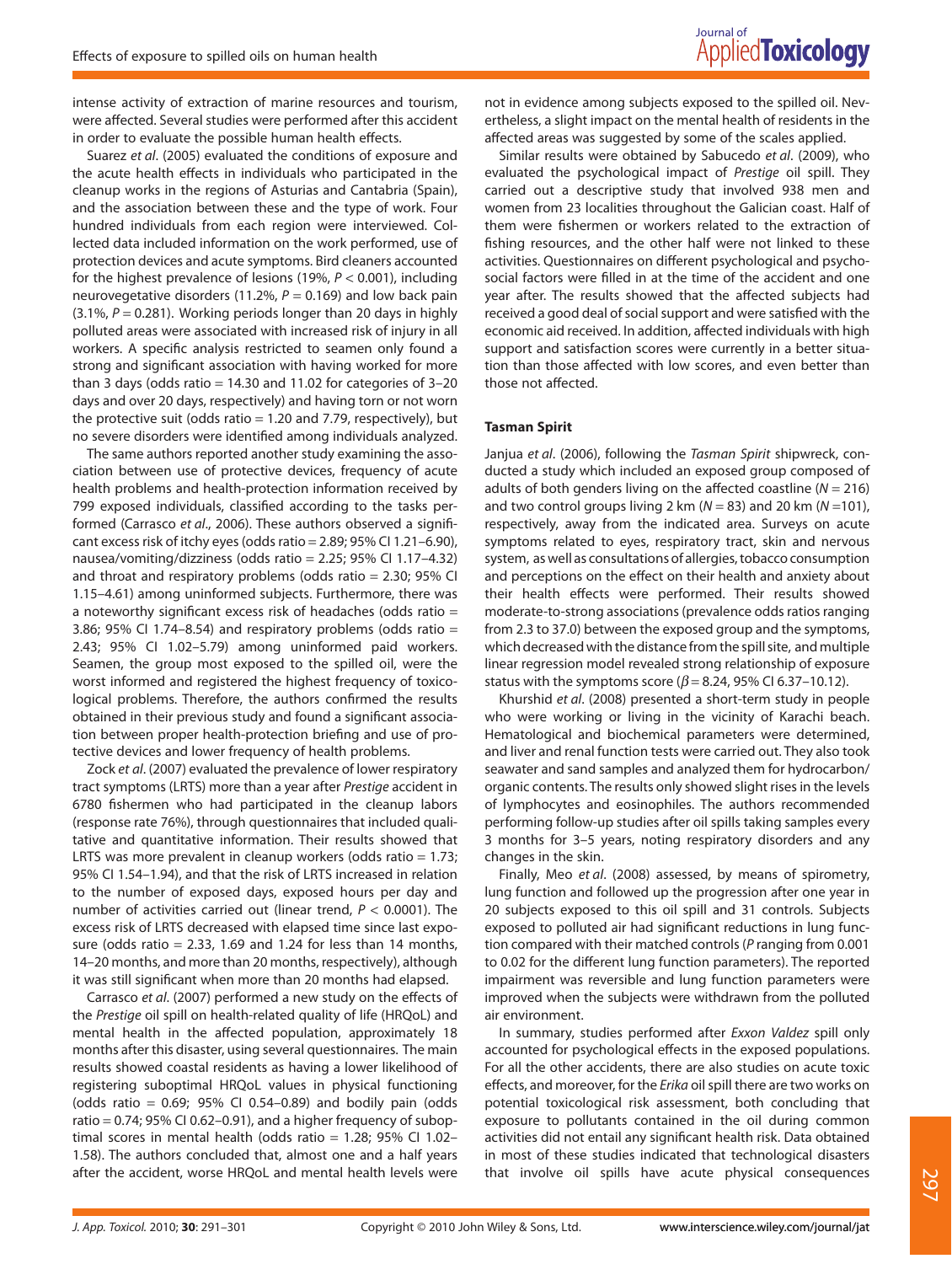# **AppliedToxicology**

that diminish with time and are mainly reversible, and psychological consequences and continuing disruptive and stressprovoking consequences for resident communities. The results also suggested that conflicting definitions of long-term effects and recovery of the natural environment contributed to community stress.

## **EPIDEMIOLOGICAL STUDIES ON GENOTOXICITY AND ENDOCRINE TOXICITY**

Table 4 displays a summary of the main characteristics of these studies.

#### **Braer**

Cole et al. (1997) evaluated the possible genotoxicity as a consequence of the Braer tanker oil spill. They used blood samples to assess the primary damage in the DNA (DNA adducts in the mononuclear cell fraction by a modified 32P-postlabeling method and mutations at the hprt locus in T lymphocytes). These authors did not obtain any evidence of genotoxicity for either end point, but they proposed several issues to be taken into account in the design of biomonitoring studies after oil spills.

#### **Prestige**

Laffon et al. (2006) conducted a study to determine the possible genotoxic damage associated with the exposure to Prestige oil, in 34 volunteers, who worked in autopsies and cleaning of oilcontaminated birds, and 35 controls. Environmental concentrations of volatile organic compounds (VOC) in the working room were determined. Genotoxicity was evaluated by means of micronucleus (MN) test and comet assay, and the possible influence of several DNA repair genetic polymorphisms was also analyzed. Their results showed significantly higher DNA damage ( $P <$ 0.01), but not cytogenetic damage, in relation to the exposure time ( $r = 0.376$ ,  $P < 0.05$ ), and also certain exposure–genotype interactions.

Pérez-Cadahía and colleagues performed a study with the objective of evaluating the genotoxicity and endocrine toxicity related to exposure to Prestige oil during the different cleaning labors. Exposed individuals were classified into three groups: manual volunteers, hired manual workers and hired workers using high-pressure water machines. The environmental exposure levels of VOC were determined, and different biological parameters were measured. Their results were published in different papers. In an initial stage (Pérez-Cadahía et al., 2006, 2007), a relatively small population (68 total exposed vs 42 controls) was analyzed. The data obtained indicated that the highest levels of VOC were observed in the volunteer environment and that exposure to Prestige oil induced genotoxic damage (tests applied: sister chromatid exchanges (SCE), MN test and comet assay), the comet assay being the most sensitive test to detect it, and alterations in hormonal status (prolactin and cortisol plasma concentrations, significant decreases with  $P < 0.01$ ). Also, gender, age and tobacco smoking influenced the levels of genetic damage, while the effect of using protective devices (clothes and mask) was less noticeable than expected.

Later, they enlarged the study with the aim of checking the validity of their previous data, including 180 exposed subjects

and 60 controls. Their results showed significant increases in the levels of blood heavy metals (aluminum, nickel and lead) and DNA damage, and alterations in the endocrine status of the exposed populations (significantly higher prolactin plasma concentrations, P < 0.01; Pérez-Cadahía et al., 2008a). They also found general increases in MN frequency and decreases in the proliferation index in the individuals with longer times of exposure (Pérez-Cadahía et al., 2008b). Moreover, significant influence of several genetic polymorphisms in metabolizing enzymes and DNA repair proteins was observed. In addition, their previous results showing the absence of effect of using protective devices were confirmed.

Finally, the same authors (Pérez-Cadahía et al., 2008c) investigated the relationship between blood levels of heavy metals and genotoxic or endocrine parameters in the individuals exposed to Prestige oil. Cortisol plasma concentration appeared to be the most sensitive parameter to the effects of metal exposure, since it was significantly influenced by blood concentrations of aluminum, nickel (both inversely) and cadmium (positively), and jointly by aluminum and nickel. On this basis, the authors suggested plasma levels of cortisol as a potentially relevant biomarker to assess the effects of exposure to heavy metals.

Taking into account the known genotoxic, cancer-provoking and endocrine disrupting properties of many compounds contained in the spilled oils, it seems surprising that only for two oil spills (Braer and Prestige) are there studies contemplating these consequences for human health in exposed individuals. The results obtained in most of these studies provide evidence of genotoxicity and alterations in the hormonal status related to the exposure. The only work with negative results (Cole et al., 1997) comprised a relatively small population (26 exposed vs 9 controls), and nothing is specified on the participation of the exposed individuals in the cleanup tasks; only their status as residents in the polluted area is mentioned. It seems probable that direct participation in the cleanup work involved a higher exposure to the oil toxic compounds than that experienced by zone inhabitants who did not participate in the cleaning.

#### **CONCLUSIONS**

Until now there have been 38 large oil spills, but only for seven of them have studies on the repercussions of the exposure to spilled oils on human health been performed. Most of these investigations correspond to cross-sectional epidemiological studies that analyze acute physical effects or psychological consequences in the affected people. Some of them do not include a matched control population, which makes the information provided confusing and difficult to interpret. A smaller number of studies are in vitro or in vivo approaches aiming to investigate the effects at the cellular level and the ability of the oil compounds to be transferred into the food chain and induce damage in consumers; others are focused on biological markers indicative of genotoxicity and/or endocrine toxicity.

On the occasion of the Prestige oil spill, Porta and Castaño-Vinyals (2003) recommended performing epidemiological studies of exposure to the spilled oil on the medium- and longterm impact on human health. In addition to a first transversal stage, they recommend the monitoring of the exposed populations in a second longitudinal stage. This would allow (i) determination of whether the biomarkers of internal dose, of biologically effective dose and of early biological response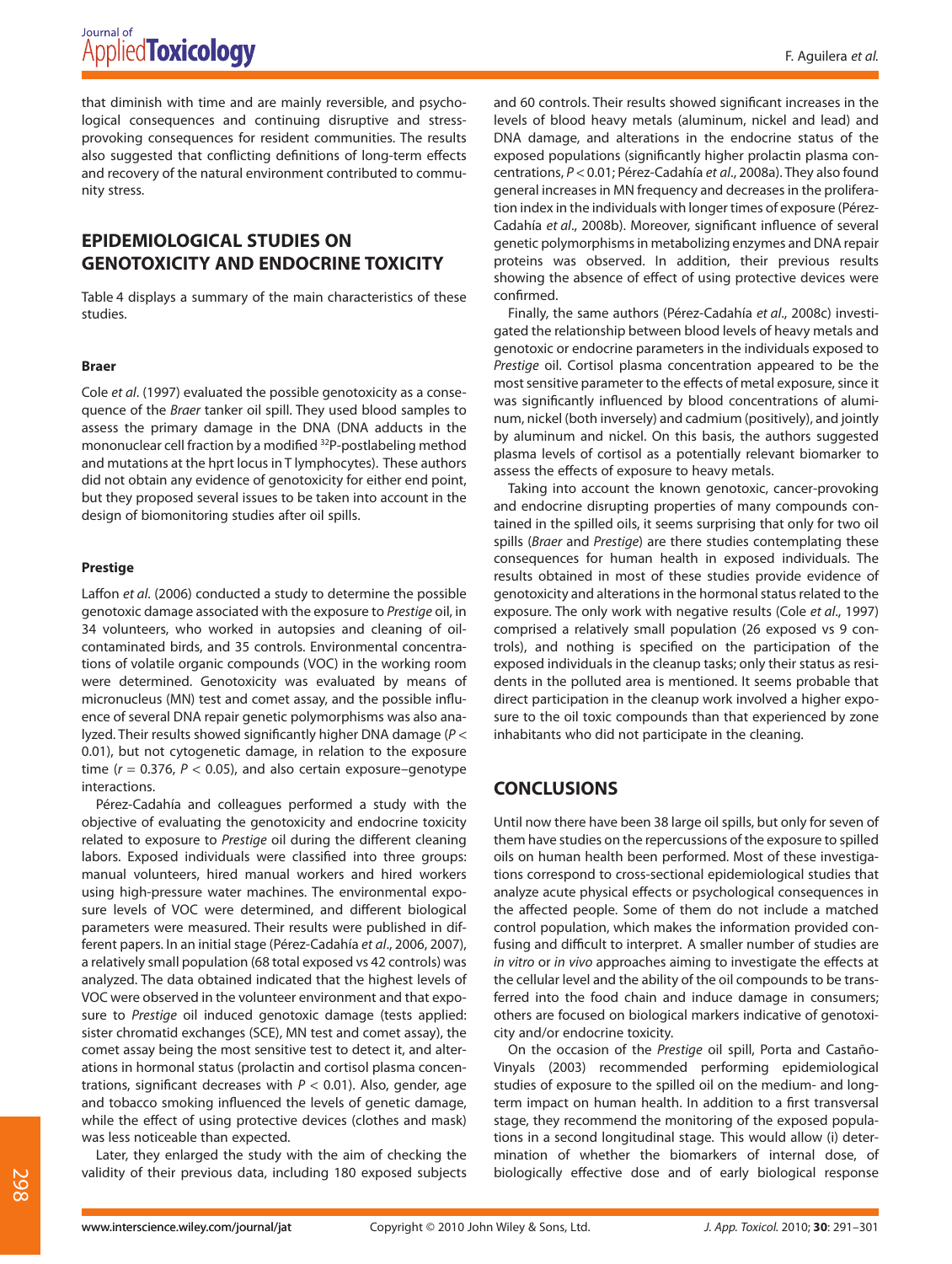| Cadahía et al. (2006)<br>Cadahía et al. (2007)<br>Prestige - Laffon et al.<br>Accident - reference<br>Braer - Cole et al.<br>Prestige - Pérez-<br>Prestige - Pérez-<br>Prestige - Pérez-<br>Cadahía et al.<br>Table 4.<br>(2006)<br>(1997) | Epidemiological studies on genotoxicity and endocrine toxicity (ordered by the chronology of the spills)<br>$=$ 34) and con-<br>Ш<br>Genotoxicity in residents ( $N = 26$ ) and controls ( $N = 9$ )<br>autopsies and<br>pating in the cleanup ( $N = 68$ ) and controls ( $N = 42$ )<br>Genotoxicity in volunteers and hired workers partici-<br>at 3 sampling times (10 days, 10 weeks and 1 year<br>and hired workers participating in the cleanup (N<br>Gentoxicity and endocrine alterations in volunteers<br>Gentoxicity and endocrine alterations in volunteers<br>cleaning of oil-contaminated birds (N<br>Genotoxicity in individuals performing<br>Study characteristics<br>68) and controls $(N = 42)$<br>after the accident)<br>Cross-sectional.<br>Cross-sectional.<br>Cross-sectional.<br>trols $(N = 35)$<br>Cross-sectional.<br>Longitudinal. | Comet assay and MN test. DNA repair genetic polymor-<br>DNA adducts in the mononuclear cell fraction and fre-<br>Metabolic genetic polymorphisms (GSTM1, GSTT1,<br>quency of hprt mutations in T lymphocytes<br>Heavy metals in blood (AI, Cd, Ni, Pb, Zn).<br>Heavy metals in blood (AI, Cd, Ni, Pb, Zn).<br>Methods<br>phisms (XRCC1, XRCC3, APE1)<br>Comet assay, SCE, MN test<br>Prolactin and cortisol.<br>Environmental VOC.<br>Environmental VOC.<br>Environmental VOC.<br>Comet assay.<br>GSTP1)<br>SCE. | Significant increase in the comet assay in exposed indi-<br>Significant increase in SCE rate in exposed, influenced<br>Significant increase in the comet assay, but not in the<br>Significant decrease in prolactin and cortisol levels in<br>Exposed individuals carrying XRCC1-399Gln or APE1-<br>Significant increase in the levels of AI, Ni and Pb, and<br>Significant increase in the levels of AI, Ni and Pb, and<br>No evidence of genotoxicity was obtained for either<br>Highest VOC levels in the volunteer's environment.<br>by age, sex, smoking and GSTM1 polymorphism.<br>Highest VOC levels in the volunteer's environment.<br>No effect of using protective mask during cleanup<br>Influence of sex, age and tobacco smoking on the<br>148Glu alleles showed increased DNA damage<br>MN test, related to the time of exposure.<br>decrease of Zn, in exposed individuals.<br>decrease of Zn, in exposed individuals<br>Results<br>genotoxicity variables.<br>exposed subjects<br>end point<br>viduals.<br>labors |
|--------------------------------------------------------------------------------------------------------------------------------------------------------------------------------------------------------------------------------------------|---------------------------------------------------------------------------------------------------------------------------------------------------------------------------------------------------------------------------------------------------------------------------------------------------------------------------------------------------------------------------------------------------------------------------------------------------------------------------------------------------------------------------------------------------------------------------------------------------------------------------------------------------------------------------------------------------------------------------------------------------------------------------------------------------------------------------------------------------------------|------------------------------------------------------------------------------------------------------------------------------------------------------------------------------------------------------------------------------------------------------------------------------------------------------------------------------------------------------------------------------------------------------------------------------------------------------------------------------------------------------------------|-----------------------------------------------------------------------------------------------------------------------------------------------------------------------------------------------------------------------------------------------------------------------------------------------------------------------------------------------------------------------------------------------------------------------------------------------------------------------------------------------------------------------------------------------------------------------------------------------------------------------------------------------------------------------------------------------------------------------------------------------------------------------------------------------------------------------------------------------------------------------------------------------------------------------------------------------------------------------------------------------------------------------------------|
| Prestige - Pérez-<br>Prestige - Pérez-<br>Cadahía et al.<br>Cadahía et al.<br>(2008b)<br>(2008a)<br>(2008c)                                                                                                                                | metals and cytogenetic and endocrine parameters in<br>Gentoxicity in volunteers and hired workers participat-<br>and hired workers participating in the cleanup (N =<br>Relationship between blood concentrations of heavy<br>exposed by means of univariate statistics (general<br>ing in the cleanup ( $N = 159$ ) and controls ( $N = 60$ )<br>180) and controls $(N = 60)$<br>linear model) $(N = 179)$ .<br>Cross-sectional.<br>Cross-sectional.                                                                                                                                                                                                                                                                                                                                                                                                         | Metabolic genetic polymorphisms (CYP 1A1, CYP 1B1,<br>Metabolic genetic polymorphisms (CYP 1A1, EPHX1,<br>DNA repair genetic polymorphisms (XRCC1, XRCC3,<br>Heavy metals in blood (AI, Cd, Ni, Pb, Zn).<br>EPHX1, GSTM1, GSTT1, GSTP1).<br>Comet assay, SCE, MN test.<br>GSTM1, GSTT1, GSTP1)<br>Prolactin and cortisol.<br>Prolactin and cortisol<br>MN test.<br>XPD)                                                                                                                                          | All the polymorphisms analyzed, excepting for CYP 1B1<br>the proliferation index were observed in individuals<br>In women there was a strong association between Cd<br>and XRCC1, influenced cytogenetic damage levels<br>General increases in MN frequency and decreases in<br>Significant increase in comet assay and decrease in<br>Cortisol plasma concentration was influenced by Al<br>EPHX1 variant alleles, and lower DNA damage to<br>Higher DNA damage was related to CYP 1A1 and<br>and Ni inversely and by Cd positively.<br>cortisol levels in exposed individuals.<br>GSTM1 and GSTT1 null genotypes<br>Pb was related to the comet assay.<br>with longer time of exposure.<br>and prolactin levels                                                                                                                                                                                                                                                                                                                 |
|                                                                                                                                                                                                                                            | MN, micronucleus test; SCE, sister chromatid exchanges; VOC, volatile organic compounds.                                                                                                                                                                                                                                                                                                                                                                                                                                                                                                                                                                                                                                                                                                                                                                      |                                                                                                                                                                                                                                                                                                                                                                                                                                                                                                                  |                                                                                                                                                                                                                                                                                                                                                                                                                                                                                                                                                                                                                                                                                                                                                                                                                                                                                                                                                                                                                                   |

**The Co**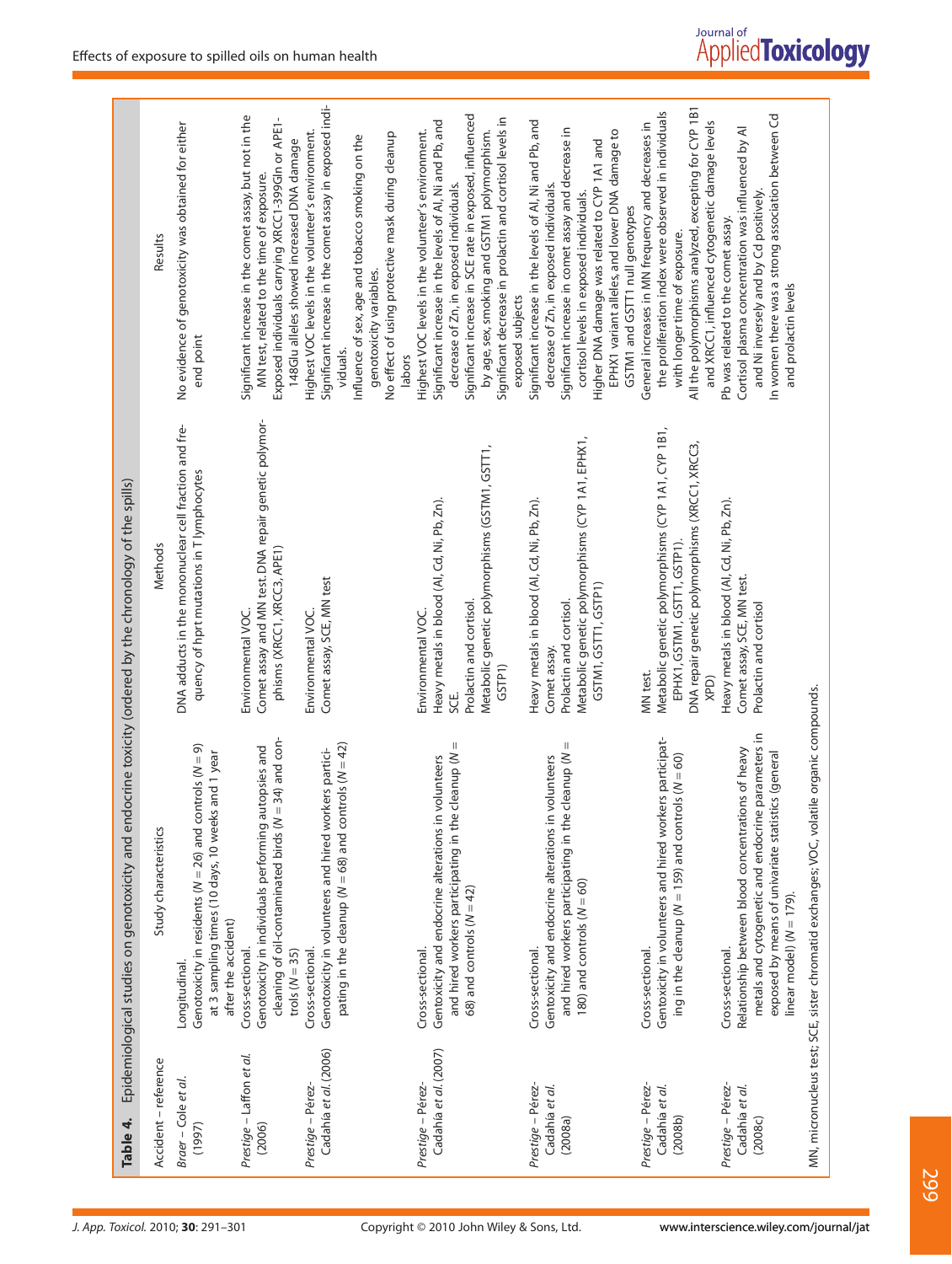## **AppliedToxicology**

remain stable with time or undergo variations; (ii) determination of certain factors influencing the mentioned biomarkers; and (iii) analysis of the levels of biomarkers or any other factor associated with the appearance of a particular illness, subclinical effects or interesting alterations (physiological, genotoxic, etc.).

Some studies compare the evaluated or estimated exposure levels with occupational acceptable exposure limits, or use these limits to calculate the potential toxicological risk. Nevertheless, this comparison is not entirely correct, since the occupational limits are usually defined for exposures of 8 h/day during a whole working life, i.e. considering a chronic exposure. Exposure to spilled oils takes place over several days or some months at the most, involving time periods much shorter than occupational exposures.

In summary, most of the studies collected in this review provide evidence on the relationship between exposure to spilled oils and the appearance of acute physical, psychological, genotoxic and endocrine effects in the exposed individuals. Considering the relatively high frequency of this kind of environmental disaster, it seems necessary to establish detailed intervention protocols that include some mechanisms to detect and control the possible harmful health effects that exposure can induce, including performing the immediate collection of biological samples from the beginning of the cleanup work, in order to establish the levels of individual internal exposure effects at the acute and chronic level, especially those related to genotoxicity. This will permit not only determination of the risk that exposure may involve, but also evaluation of whether protective devices used by the individuals in each case adequately fulfilled their function, or on the contrary they did not exert the required protection and therefore require to revision of material characteristics and improved briefing sessions on their correct use.

#### **Acknowledgments**

This work was funded by a grant from the Xunta de Galicia (INCITE08PXIB106155PR). F. Aguilera was supported by a fellowship from the Fundación Carolina.

## **REFERENCES**

- Amat-Bronnert A, Castegnaro M, Pfohl-Leszkowicz A. 2007. Genotoxic activity and induction of biotransformation enzymes in two human cell lines after treatment by Erika fuel extract. Environ. Toxicol. Pharmacol. **23**: 89–95.
- Baars BJ. 2002. The wreckage of the oil tanker 'Erika' human health risk assessment of beach cleaning, sunbathing and swimming. Toxicol. Lett. **128**: 55–68.
- Bro-Rasmussen F. 1996. Contamination by persistent chemicals in food chain and human health. Sci. Total Environ. **188**(Suppl. 1): 45–60.
- Campbell D, Cox D, Crum J, Foster K, Chrístie P, Brewster D. 1993. Initial effects of the grounding of the tanker Braer on health in Shetland. BMJ **307**: 1251–1255.
- Campbell D, Cox D, Crum J, Foster K, Rilley A. 1994. Later effects of grounding of tanker Braer on health in Shetland. BMJ **309**: 773– 774.
- Carrasco J, Lope V, Pérez-Gómez B, Aragonés N, Suárez B, López-Abente G, Rodríguez-Artalejo F, Pollan M. 2006. Association between health information, use of protective devices and occurrence of acute health problems in the Prestige oil spill clean-up in Asturias and Cantabria (Spain): a cross-sectional study. BMC Public Health **6**: 1–9.
- Carrasco J, Pérez-Gómez B, García-Mendizábal M, Lope V, Aragones N, Forjaz M, Guellar-Castillón P, López-Abente G, Rodríguez-Artalejo F, Pollán M. 2007. Health-related quality of life and mental health in the medium-term aftermath of the Prestige oil spill in Galicia (Spain): a cross-sectional study. BMC Public Health **7**: 245–256.
- Chaty S, Rodius F, Lanhers M-C, Burnel D, Vasseur P. 2008. Induction of CYP1A1 in rat liver after ingestion of mussels contaminated by Erika fuel oils. Arch. Toxicol. **82**: 75–80.
- Cole J, Beare D, Waugh A, Capulas E, Aldridge K, Arlett C, Green M, Crum J, Cox D, Garner R, Dingley K, Martin E, Podmore K, Heydon R, Farmer P. 1997. Biomonitoring of possible human exposure to environmental genotoxic chemicals: Lessons from a study following the wreck of the oil tanker Braer. Environ. Mol. Mutagen. **30**: 97–111.
- Crum J. 1993. Peak expiratory flow rate in schoolchildren living close to Braer oil spill. BMJ **307**: 23.
- Dor F, Bonnard R, Gourier-Fréry C, Cicolella A, Dujardin R, Zmirou D. 2003. Health risk assessment after decontamination of the beaches polluted by the wrecked Erika tanker. Risk. Anal. **23**: 1199–1208.
- Foster K, Campbell D, Crum J, Stove M. 1995. Non-response in a population study after an environmental disaster. Public Health **109**: 267– 273.
- Gallacher J, Bronstering K, Palmer S, Fone D, Lyons R. 2007. Symptomathology attributable to psychological exposure to a chemical incident: a natural experiment. J. Epidemiol Commun. Hlth **61**: 506– 512.
- Gill D, Picou J. 1998. Technological disaster and chronic community stress. Soc. Natur. Resour. **11**: 795–815.
- Janjua NZ, Kasi PM, Nawaz H, Farrooqui SZ, Khuwaja UB, Hassan NU, Jafri SN, Lutfi SA, KadirMM, Sathiakumar N. 2006. Acute health effects of the Tasman Spirit oil spill on residents of Karachi, Pakistan. BMC Public Health **6**: 84.
- Khurshid M, Sheikh M, Iqbal S. 2008. Health of people working/living in the vicinity of an oil-polluted beach near Karachi, Pakistan. EMHJ **14**:179–182.
- Laffon B, Fraga-Iriso R, Pérez-Cadahía B, Méndez J. 2006. Genotoxicity associated to exposure to Prestige oil during autopsies and cleaning of oil-contaminated birds. Food Chem. Toxicol. **44**: 1714–1723.
- Lemiere S, Cossu-Leguille, Bispo A, Jourdain MJ, Lanhers MC, Burnel D, Vasseur P. 2005. DNA damage measured by the single-cell gel electrophoresis (comet) assay in mammals fed with mussels contaminated by the 'Erika' oil-spill. Mutat. Res. **581**: 11–21.
- Lyons R, Temple J, Evans D, Fone D, Palmer R. 1999. Acute health effects of the Sea Empress oil spill. J. Epidemiol. Commun. Hlth **53**: 306–310.
- Meo S, Al-Dress A, Meo I, Al-Saadi M, Azeem M. 2008. Lung function in subjects exposed to crude oil spill into sea water. Mar. Pollut. Bull. **56**: 88–94.
- Morita A, Kusaka Y, Deguchi Y, Moriuchi A, Nakanaga Y, Iki M, Miyazaki S, Kawahara K.1999. Acute health problems among the people engaged in the cleanup of the Nakhodka oil spill. Environ. Res. **81**: 185–194.
- Palinkas LA, Russell AJ, Downs MA, Petterson JS. 1992. Ethnic-differences in stress, coping, and depressive symptoms after the Exxon Valdez oil-spill. J. Nerv. Ment. Dis. **180**: 287–295.
- Palinkas LA, Petterson JS, Russell J, Downs MA. 1993. Community patterns of psychiatric-disorders after the Exxon-Valdez oil-spill. Am. J. Psychiat. **150**: 1517–1523.
- Palinkas LA, Petterson JS, Russell J, Downs MA. 2004. Ethnic differences in symptoms of post-traumatic stress after the Exxon Valdez oil spill. PDM **19**: 102–112.
- Pérez-Cadahía B, Laffon B, Pásaro E, Méndez J. 2006. Genetic damage induced by accidental environmental pollutants. TheScientificWorldJOURNAL **6**: 1221–1237.
- Pérez-Cadahía B, Lafuente A, Cabaleiro T, Pásaro E, Méndez J, Laffon B. 2007. Initial study on the effects of Prestige oil on human health. Environ. Int. **33**: 176–185.
- Pérez-Cadahía B, Méndez J, Pásaro E, Lafuente A, Cabaleiro T, Laffon B. 2008a. Biomonitoring of human exposure to Prestige oil: Effects on DNA and endocrine parameters. Environ. Health Insights **2**: 83–92.
- Pérez-Cadahía B, Laffon B, Porta M, Lafuente A, Cabaleiro T, López T, Caride A, Pumarega J, Romero A, Pásaro E, Méndez J. 2008b. Relationship between blood concentrations of heavy metals and cytogenetic and endocrine parameters among subjects involved in cleaning coastal areas affected by the'Prestige' tanker oil spill. Chemosphere **71**: 447–455.
- Pérez-Cadahía B, Laffon B, Valdiglesias V, Pásaro E, Méndez J. 2008c. Cytogenetic effects induced by Prestige oil on human populations: The role of polymorphisms in genes involved in metabolism and DNA repair. Mutat. Res. **653**: 117–123.
- Porta M, Castaño-Vinyals G. 2003. The impact on human health of Prestige catastrophe: proposals for its study (in Spanish). Arch. Prev. Riesgos Labor. **6**: 52–54.